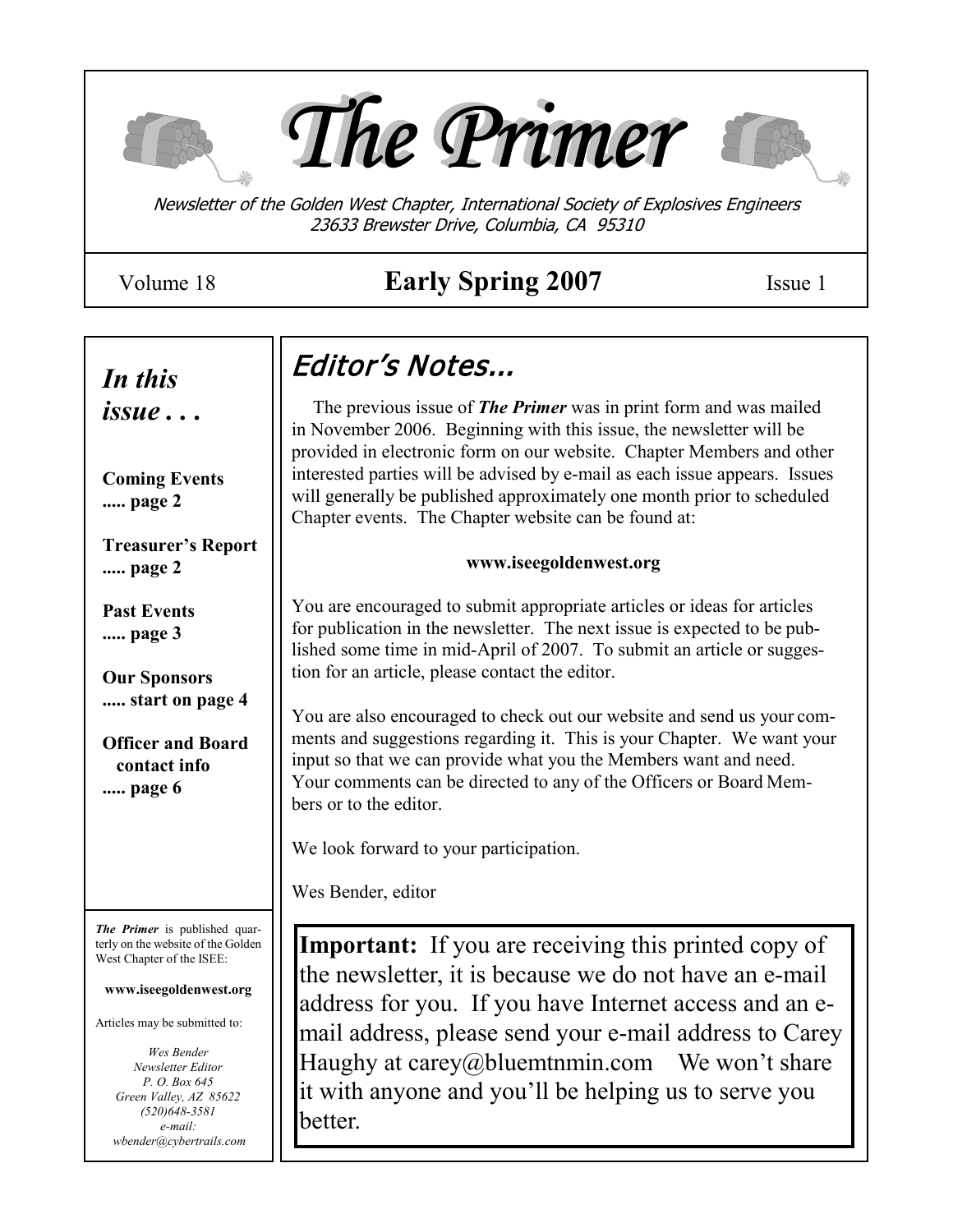# **The Primer**

# Coming Chapter Events:

**May 9th** - Golden West Chapter Spring Workshop, to be held at Atlas Copco's facilities in Pleasant Grove, CA. (Details to follow in the next issue of *The Primer*)

**July 14th** (tentative date) - Annual Fishing Trip (details will follow)

**September 15th** - Barbeque at the Niesen Ranch in Penn Valley (details will follow)

**November 10th** - Annual Chapter Business Meeting and Dinner (details will follow)

# G W Chapter Annual Financial Summary - 2006:

*The following is the official financial report that reflects the 12 month period of January 10, 2006 through January 10, 2007*

#### **Balances:**

| 01/10/06                                                     | \$5,173.70               | 01/10/07                                                                                                           | \$3,631.72  |  |
|--------------------------------------------------------------|--------------------------|--------------------------------------------------------------------------------------------------------------------|-------------|--|
| Cash on hand                                                 | 50.00<br>S.              | Cash on hand                                                                                                       | 50.00<br>S. |  |
| <b>Major Income:</b>                                         |                          |                                                                                                                    |             |  |
| Fishing trip                                                 | 400.00<br>S.             |                                                                                                                    |             |  |
| Dinner meeting                                               | \$1,187.50               |                                                                                                                    |             |  |
| Raffle                                                       | \$243.00                 |                                                                                                                    |             |  |
| Workshop                                                     | 575.00<br>$\mathbb{S}^-$ |                                                                                                                    |             |  |
| Raffle                                                       | \$<br>162.00             |                                                                                                                    |             |  |
| Chapter rebate                                               | 130.00<br>S.             |                                                                                                                    |             |  |
| Dues and Advertise                                           | \$1,260.00               | (Dues \$375.00, Advertising \$885.00)                                                                              |             |  |
| <b>Total Income</b>                                          | \$3,957.50               |                                                                                                                    |             |  |
| <b>Major Expenses:</b>                                       |                          |                                                                                                                    |             |  |
| Fishing trip                                                 | \$500.00                 |                                                                                                                    |             |  |
| Country Copy                                                 | \$1,456.62               |                                                                                                                    |             |  |
| Dinner meeting                                               | \$1,941.81               |                                                                                                                    |             |  |
| <b>ISEE</b> merchandise                                      | \$495.00                 |                                                                                                                    |             |  |
| Board meeting                                                | 160.00<br>\$             |                                                                                                                    |             |  |
| Workshop                                                     | \$533.66                 |                                                                                                                    |             |  |
| Reimbursements                                               | $\mathbb{S}$             | 412.39 (Workshop - Bender \$120.77; Niesen (Tri-tip) \$187.27;<br>C. Haughy - Gen Chapter Administration \$104.35) |             |  |
| <b>Total Expenses</b>                                        | \$5,499.48               |                                                                                                                    |             |  |
| Closing Balance as of 12/01/06:<br>$$3,631.72 + $50.00$ Cash |                          |                                                                                                                    |             |  |
| Gerald R. Fulghum, Chapter Treasurer                         |                          |                                                                                                                    |             |  |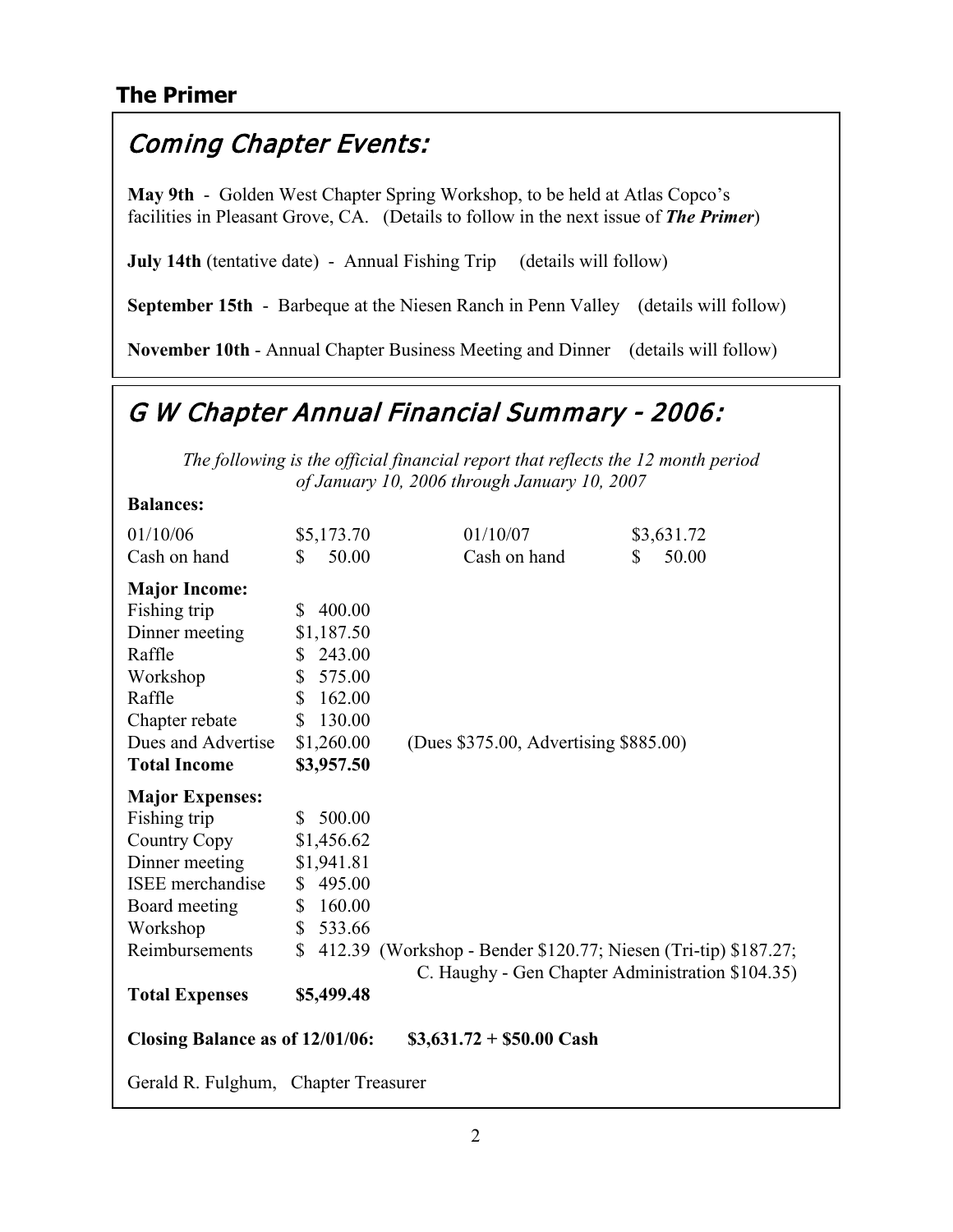# Past Chapter Events:

January 22, 2007 - Synopsis of the first Board of Directors meeting for the new year:

A Board of Directors meeting was held January 22nd at Marie Callendar's Restaurant in Elk Grove. Participating were Bill Warfield, President; Jerry Fulghum, Treasurer; Carey Haughy, Secretary; Randy Spencer, Jonathan Hill and Randy Messer, Directors.

The event schedule for 2007 was discussed and decided upon. Several changes to the Chapter Constitution and By-laws were discussed. These will be voted upon at the annual meeting of Members in November. There was also considerable discussion concerning the Chapter setting up training classes using the ISEE certification program. While it was felt that this would be a worthwhile endeavor, the cost of conducting the program would not be insignificant. Further discussion and planning will be needed before an official announcement of such a program by the Chapter can be made. It was agreed that continued efforts need to be made so that there will be good continuity in future Chapter Officers. Several minor decisions were reached to help streamline day to day Chapter internal operating procedures.

December 2, 2006 - Synopsis of the Chapter's 2006 annual business meeting:

The Golden West Chapter's annual business meeting was held December 2nd at the Radisson Hotel in Sacramento. In the absence of the President and Vice President, Carey Haughy, Secretary, presided over the meeting. There was a quorum of 14 Members, accompanied by spouses and guests. The Chapter's financial report was presented by the Treasurer, Gerald Fulghum. New business included discussions concerning converting the newsletter to electronic form and placing it on a Chapter website, the need for a new editor for the newsletter and the possibility of the Chapter conducting the ISEE Blaster certification program.

Election for 2007 Officers and Board Members was held with the following results:

| President             | <b>Bill Warfield</b>                                    |  |  |  |
|-----------------------|---------------------------------------------------------|--|--|--|
| Vice President        | Duane Niesen                                            |  |  |  |
| Treasurer             | Gerald Fulghum (continuing the second year of his term) |  |  |  |
| Secretary             | Carey Haughy (elected to a new two-year term)           |  |  |  |
| <b>Board Members:</b> | Jonathan Hill (second year of his term)                 |  |  |  |
|                       | $\epsilon$<br><b>Randy Spencer</b>                      |  |  |  |
|                       | Randy Messer (elected to a new two-year term)           |  |  |  |
|                       | $\epsilon$<br>Wes Bender                                |  |  |  |
|                       | cc<br>Keith Peterson                                    |  |  |  |

Chuck O'Connor, President and Tactical Officer of North Vector, Inc. gave a very interesting presentation titled, "Terrorist Explosives and Devices", an excellent and informative program.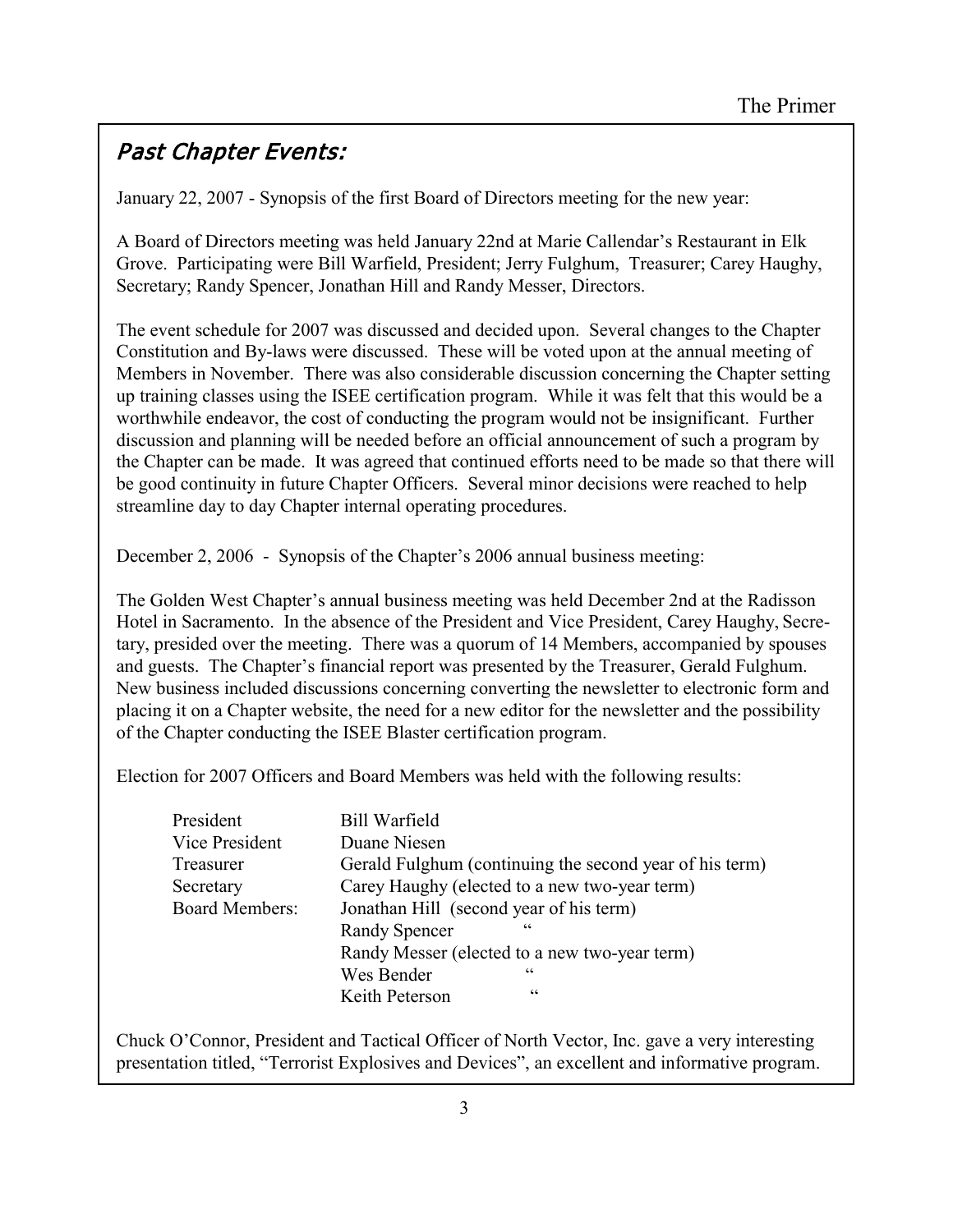#### **The Primer**











**A Dyno Nobel Distributor** 

www.alphaexplosives.com

## **FULL RANGE OF EXPLOSIVES**

## **EXPLOSIVES STORAGE MAGAZINES** ATFE Type 2, 3, & 4 **Custom fabrication Available**

### **BLASTING SERVICES**

### **BULK DELIVERY SERVICE**

**AUTHORIZED FURUKAWA DEALER** Drill Sales, Service, and Leasing

**DRILL BITS, DTH HAMMERS & STEELS** 

**K9 SCENT KITS** 

Lincoln, CA (916) 645-3377 Mojave, CA (661) 824-1356

Major Credit Cards Accepted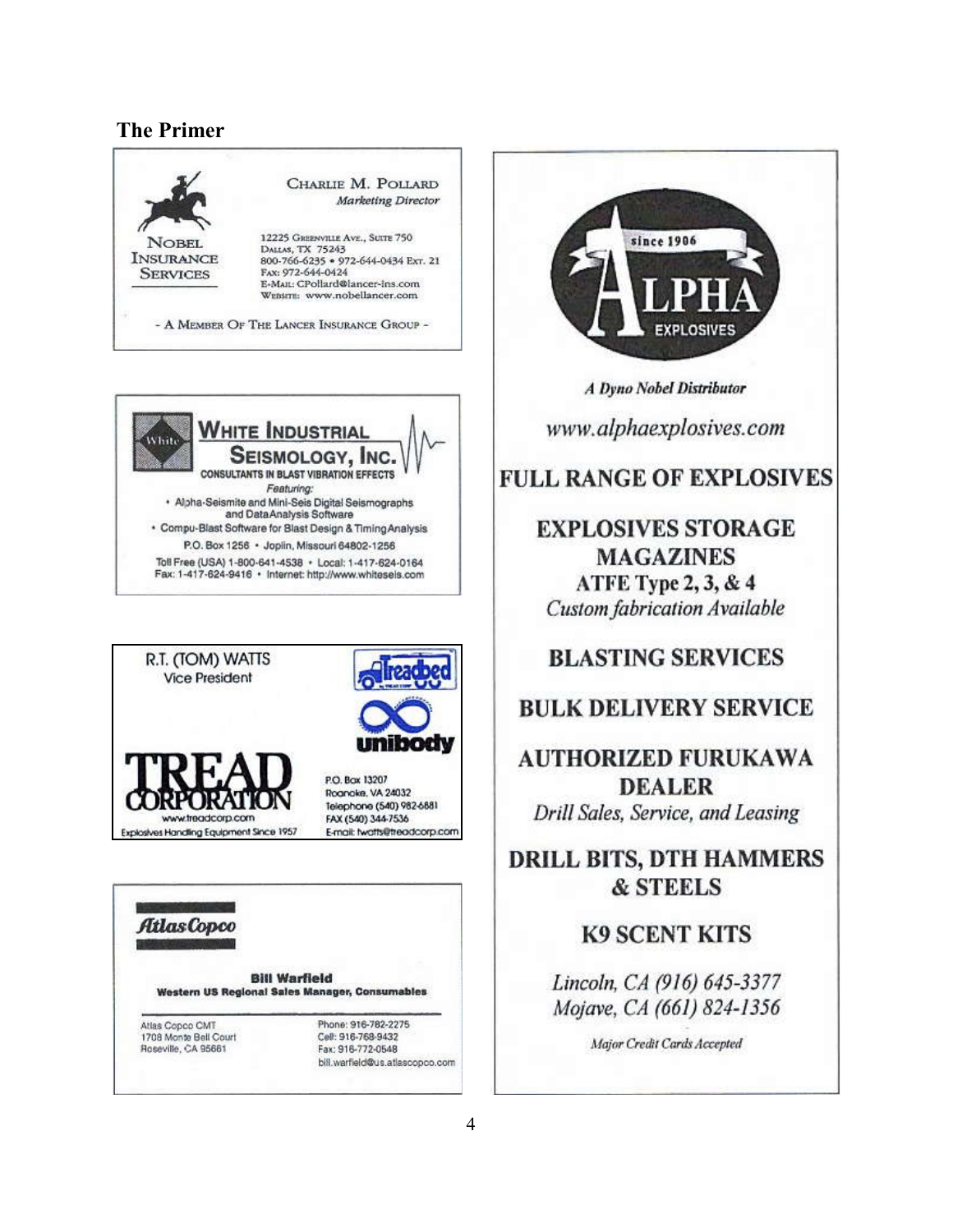#### **ThePrimer**



Matheson Mining dba Wesley L. Bender & Associates Consultants, Inc. 2801 Youngfield St., Suite 171, Golden, CO 80401-2266 (303) 456-5638 toll free (888) 456-5638 e-mail: service@mathesonmining.com **Blast Consulting Services** Sales of new and used Instantel Seismographs & Accessories Instantel BlastMate and MiniMate Plus Leasing (long and short term)